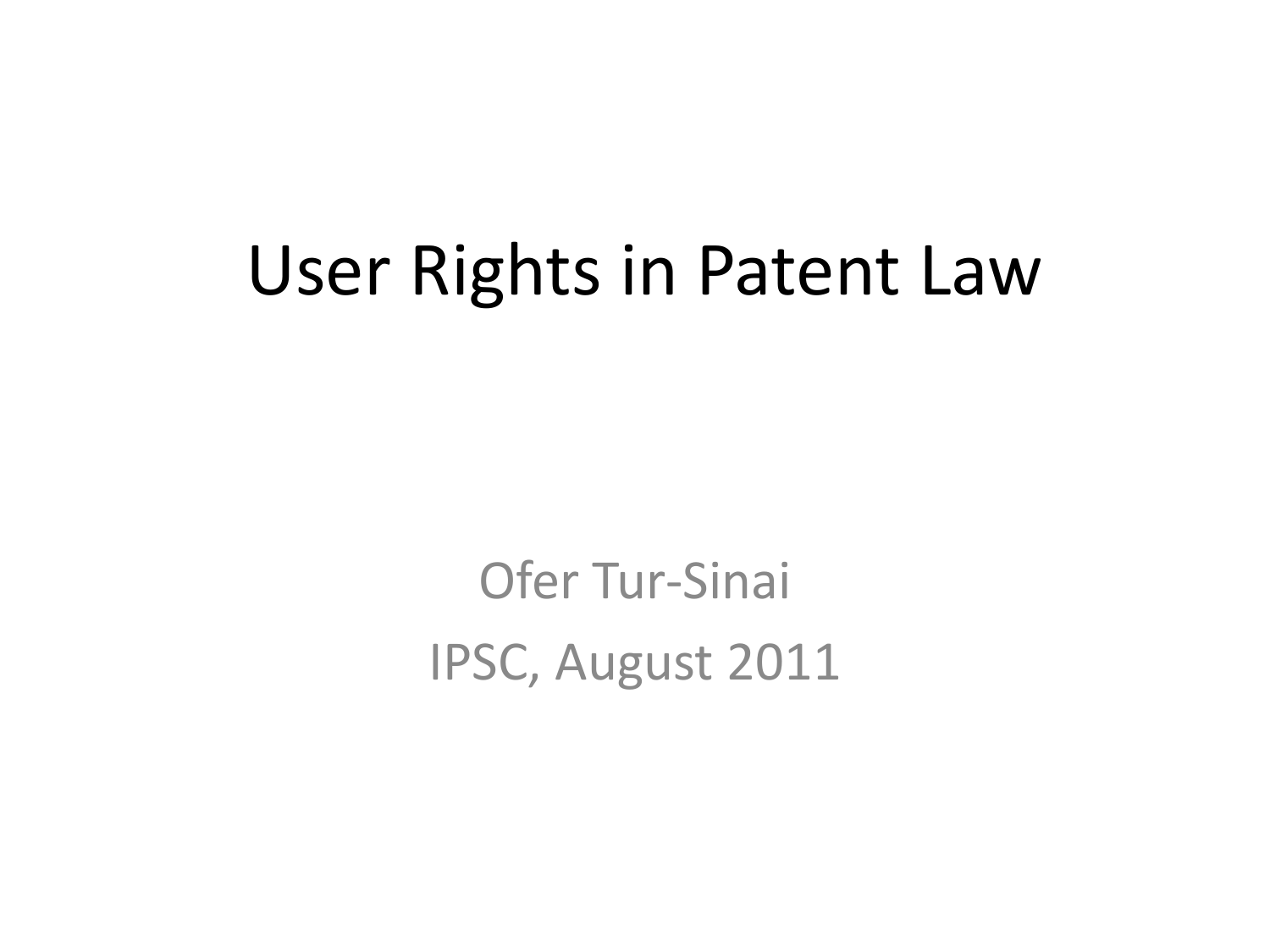# User Rights – Meaning?

User Rights = Legal doctrines that allow certain uses of patented inventions that would otherwise constitute patent infringement.

Examples:

- •Experimental Use
- •Regulatory Approval
- •Exhaustion
- •Implied License
- •Prior User Defense

Affirmative Rights? Not necessarily (to be discussed)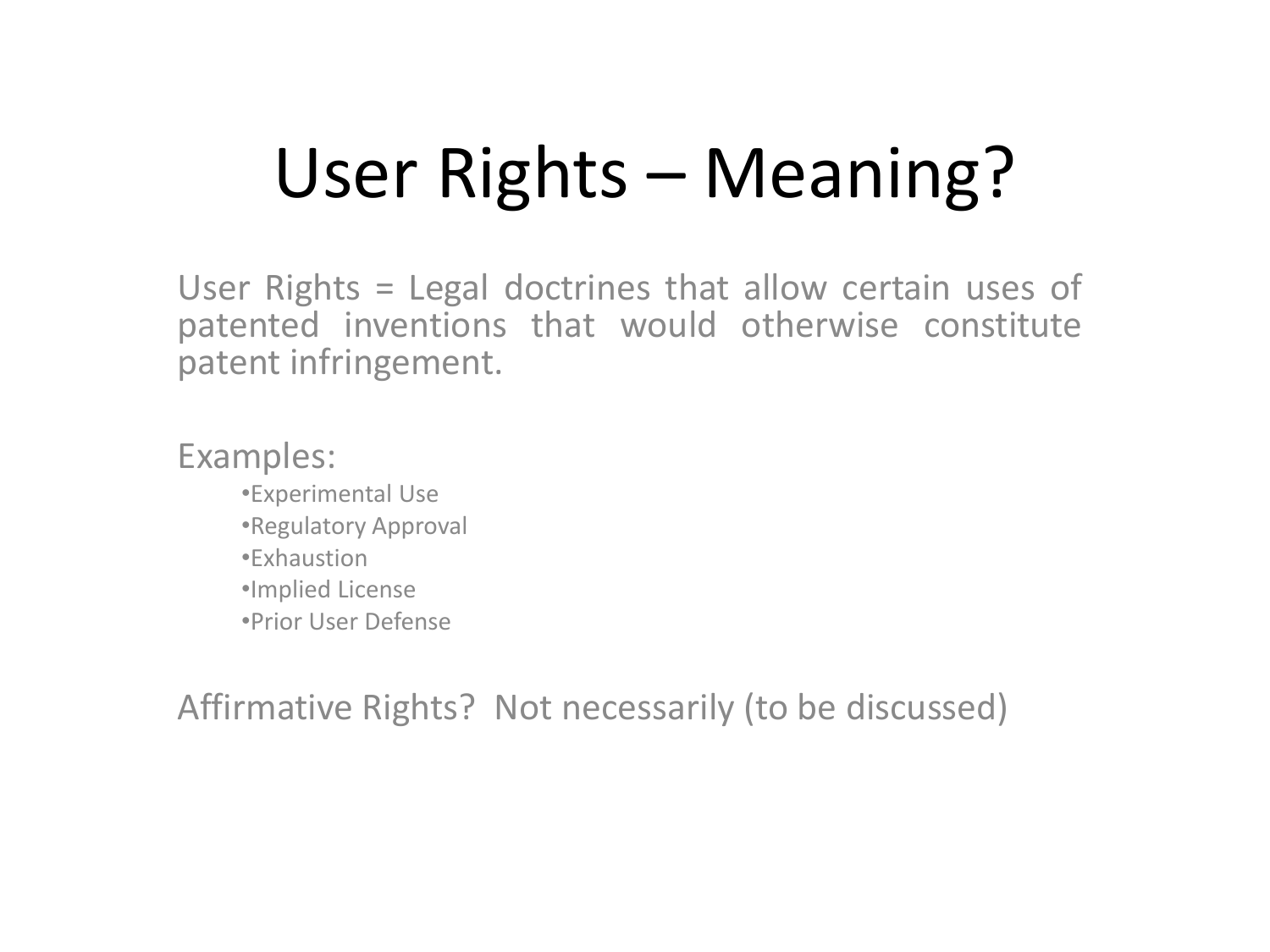# Importance of Developing a General Paradigm of User Rights

Doctrines were created separately --- there is no overall unifying framework that enables their evaluation and further development.

#### **Why is this important?**

- 1) Enhancing public awareness to various privileges.
- 2) New exceptions may be more easily rationalized within a general existing paradigm of user rights.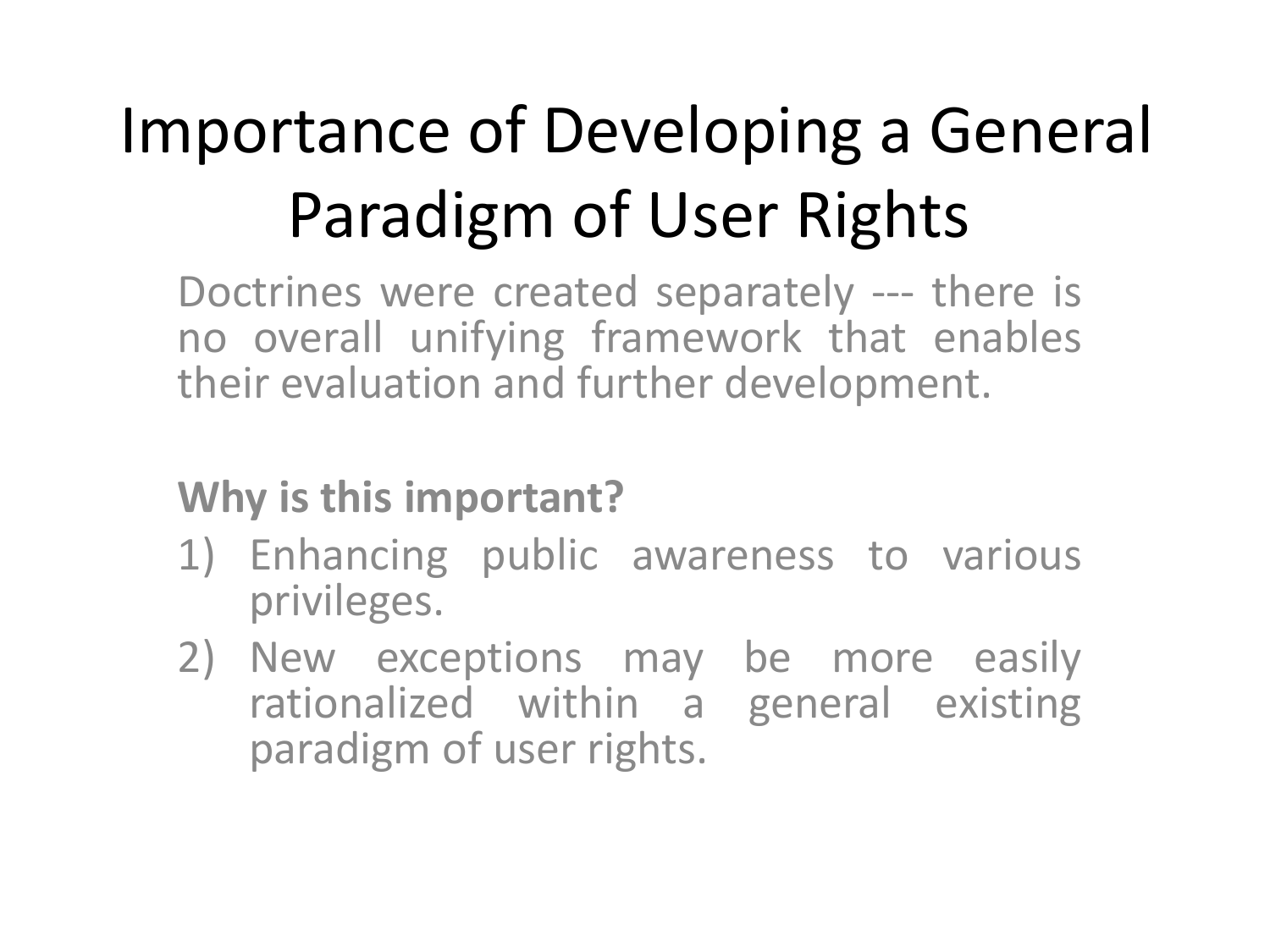# Importance of Developing a General Paradigm of User Rights

- 3) Distinctions between current exceptions are not clear and there is a potential overlap between them.
	- Purchaser of a patented device uses it for business purposes --- Private Use / Exhaustion / Implied License?
	- Developing an improvement or a new application to the device --- any of the previous exceptions or only Experimental Use?
	- What if the patented product is a "research tool"?

Risk: lack of clear boundaries  $\rightarrow$  unpredictability  $\rightarrow$  over-deterrence.

Defining the contours of each doctrine in a precise manner, would add clarity and allow users to utilize their privileges more efficiently.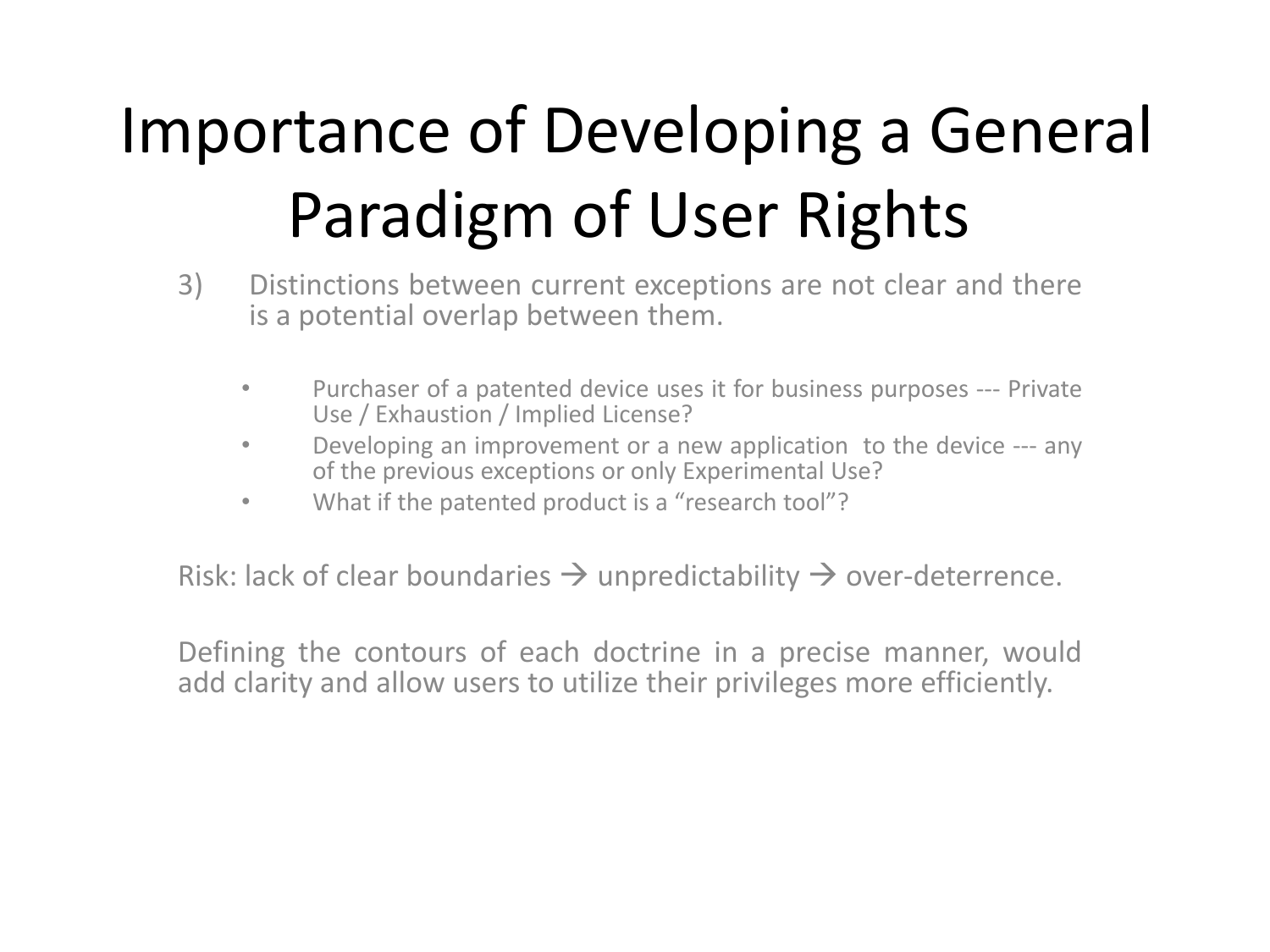# Importance of Developing a General Paradigm of User Rights

4) Common doctrinal questions:

- Mere defenses or affirmative rights? What would consider an infringement of a user right? What should be the remedies?
- Can undue warnings be considered patent misuse?
- Should user rights be considered waivable?
- Should user rights apply only *in personam* (i.e., against the patentee) or *in rem* (i.e., against other parties as well).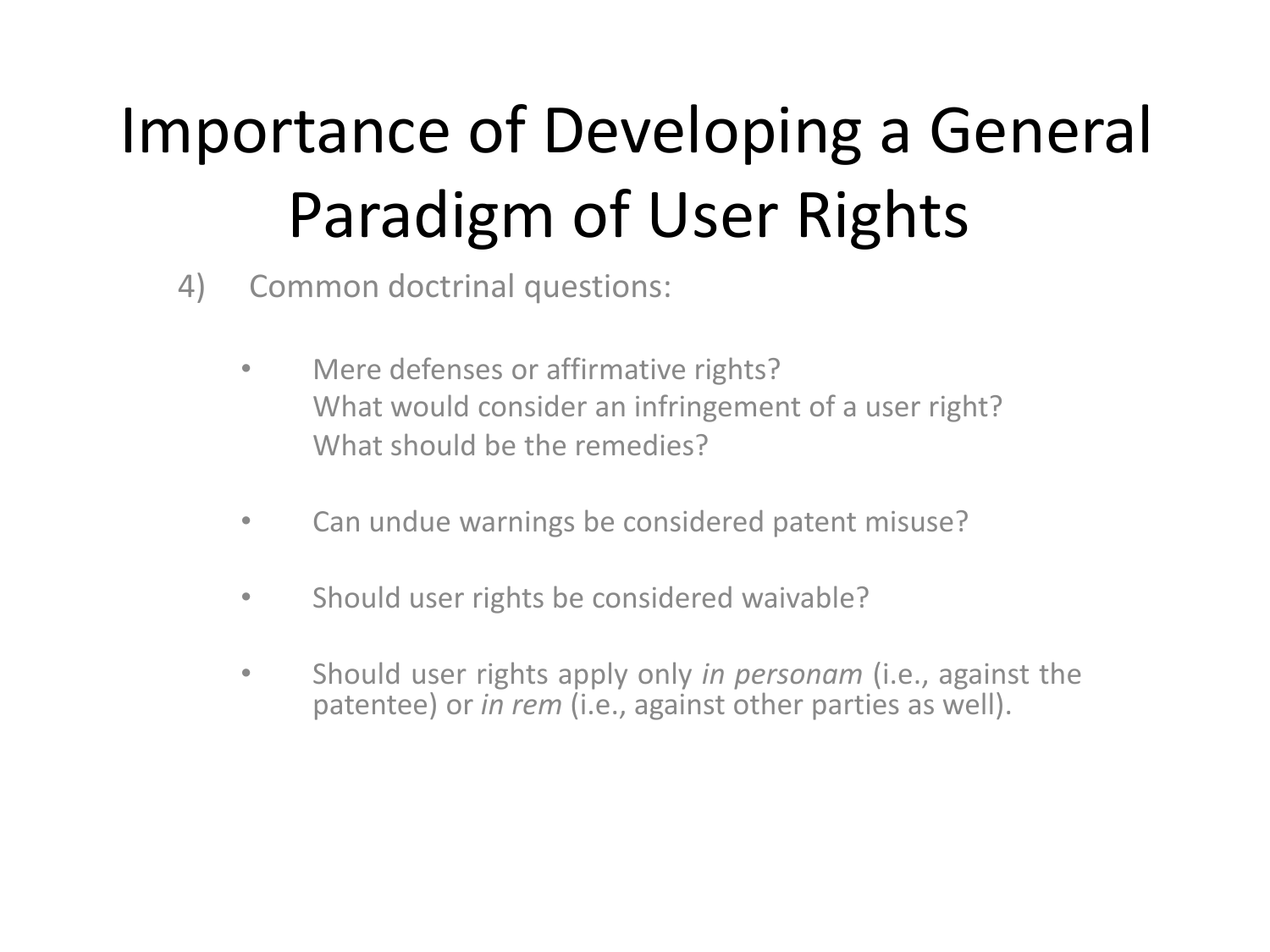# Structure of the Paper

**Introduction** – The importance of developing a general paradigm of user rights in patent law

**Part I** - Theoretical justifications for user rights

**Part II** – Contextualizing each of the currently existing rights within the general framework

**Part III** – Evaluating the need to adopt additional user rights (fair use?) [O'Rourke; Strandburg]

**Part IV** – Discussion of common doctrinal questions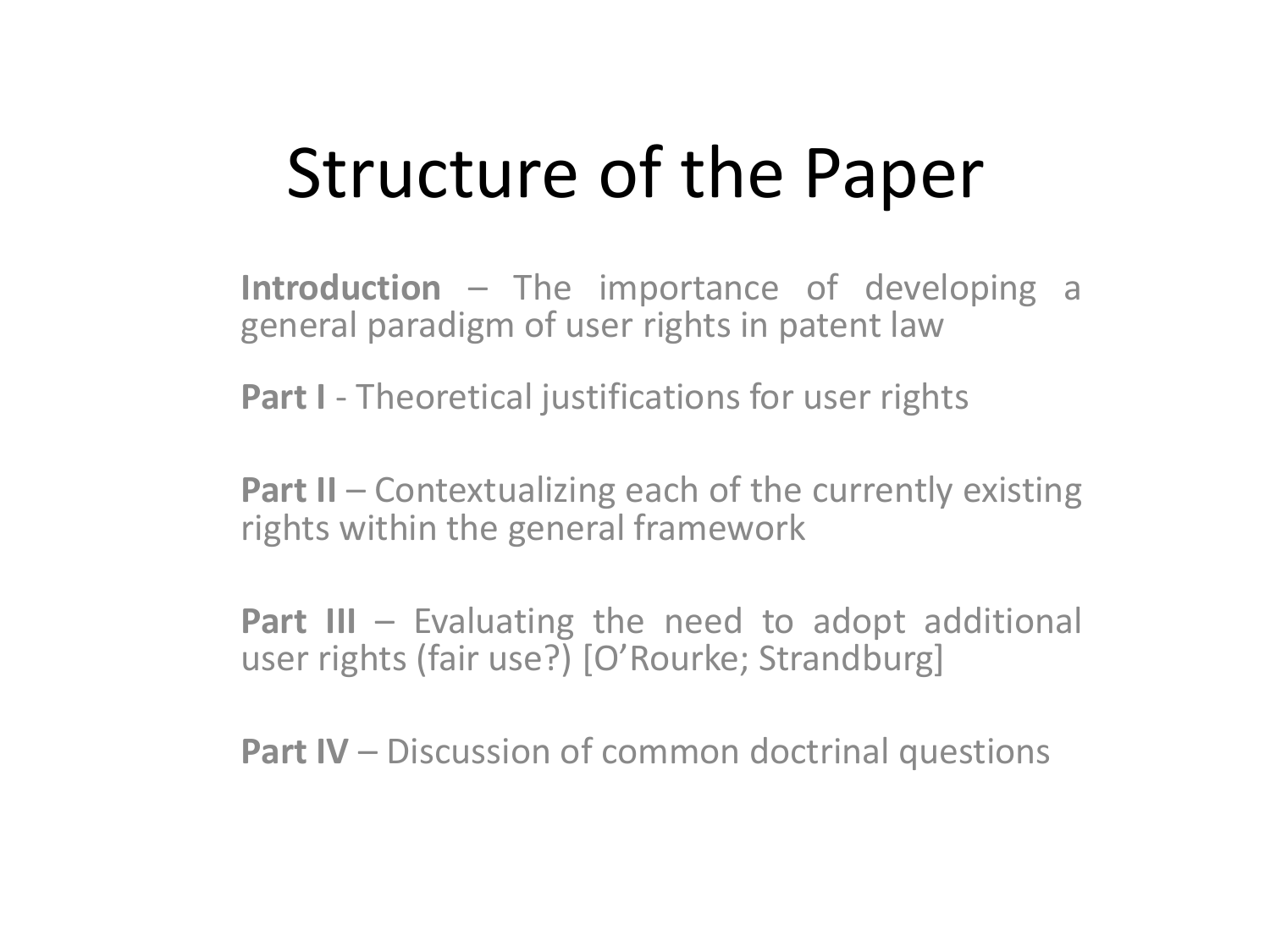## Theoretical Foundation

User rights can all be grounded in the very same economic theories traditionally used to justify the exclusive rights of the patent owner (with a bit of rephrasing).

| <b>Goal of the Patent System</b>                                | <b>User Rights</b>                                  |
|-----------------------------------------------------------------|-----------------------------------------------------|
| Incentive to invent (at all stages of the<br>inventive process) | <b>Experimental Use</b>                             |
| Wide (and meaningful) dissemination<br>of technology            | Exhaustion<br>Implied license<br><b>Private Use</b> |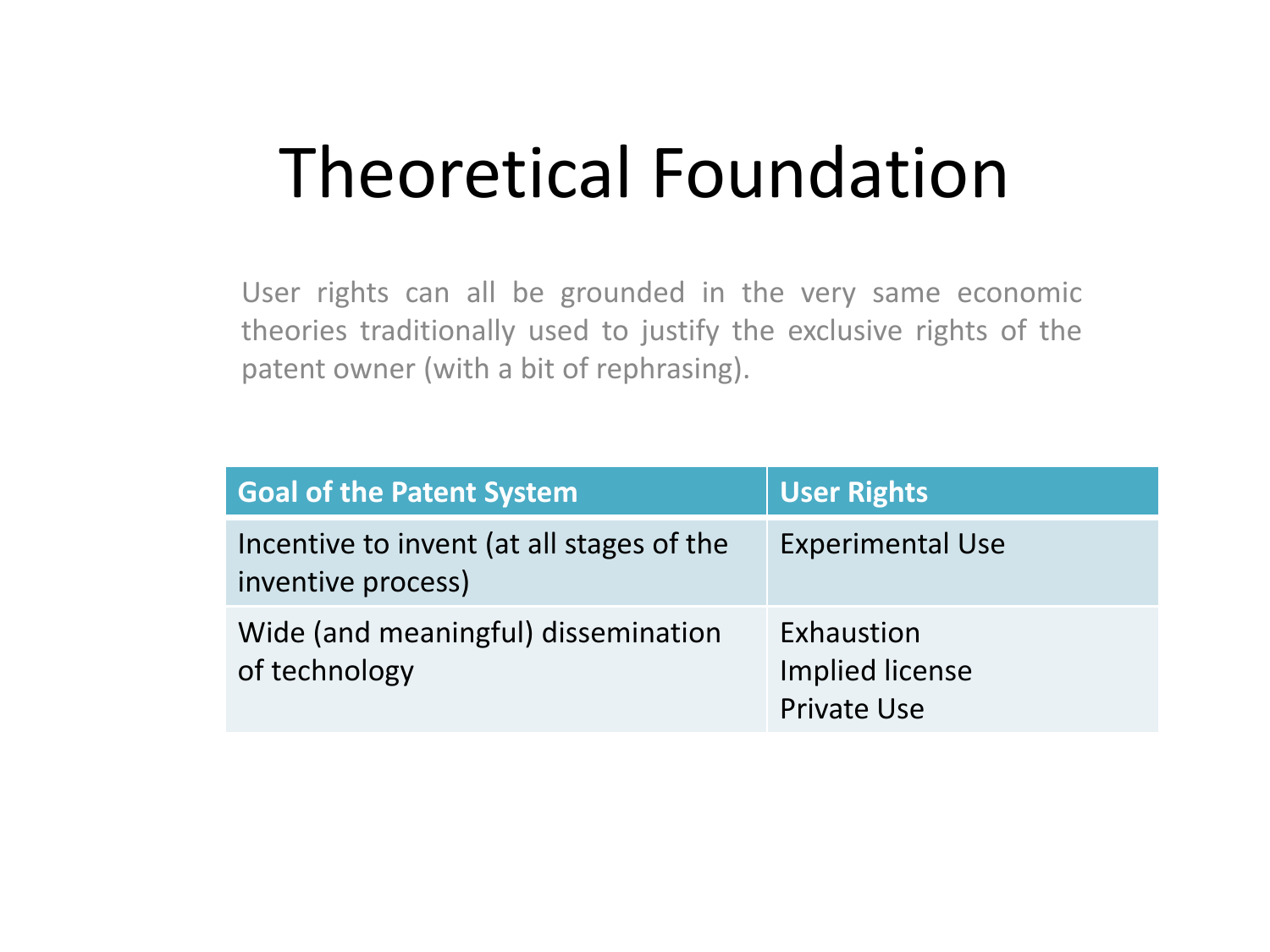# Distinguishing Between the Various User Rights

Relevant parameters useable in distinguishing between the various user rights include, for example:

1) The **type of users** to which the doctrine applies

- o The general public
- o Purchasers of patented products
- $\circ$  Specific groups of users (i.e., employers in the case of "shop rights")
- 2) The **type of activity** which the doctrine allows Can each of the user rights be generally tied to one of the specific rights of the patentee? (**make** / **use** / **sell**)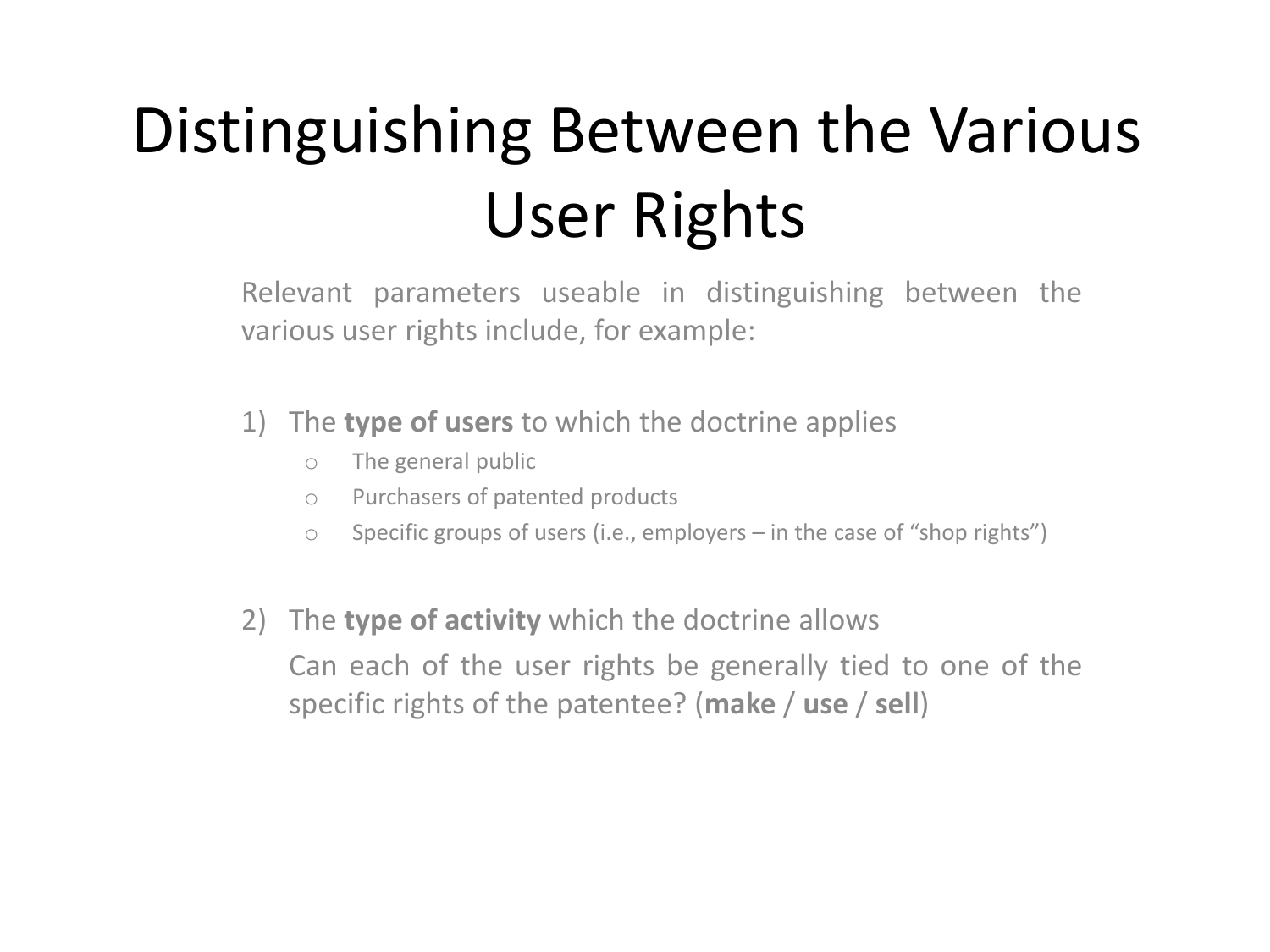# Distinguishing Between the Various User Rights

|                                      | <b>Make</b> | <b>Sell</b> | <b>Use</b> | [Develop]<br>"derivative<br>inventions"] |
|--------------------------------------|-------------|-------------|------------|------------------------------------------|
| Exhaustion                           |             | $\ddag$     |            |                                          |
| <b>Implied License</b>               |             |             | $+$        |                                          |
| <b>Experimental Use</b>              |             |             |            | $\div$                                   |
| <b>Private Use</b>                   | $[+]$       |             | $+$        |                                          |
| [Other (more<br>specific) doctrines] |             |             |            |                                          |
| [Fair Use]                           | $[+]$       | $[+]$       | $ + $      | $+$                                      |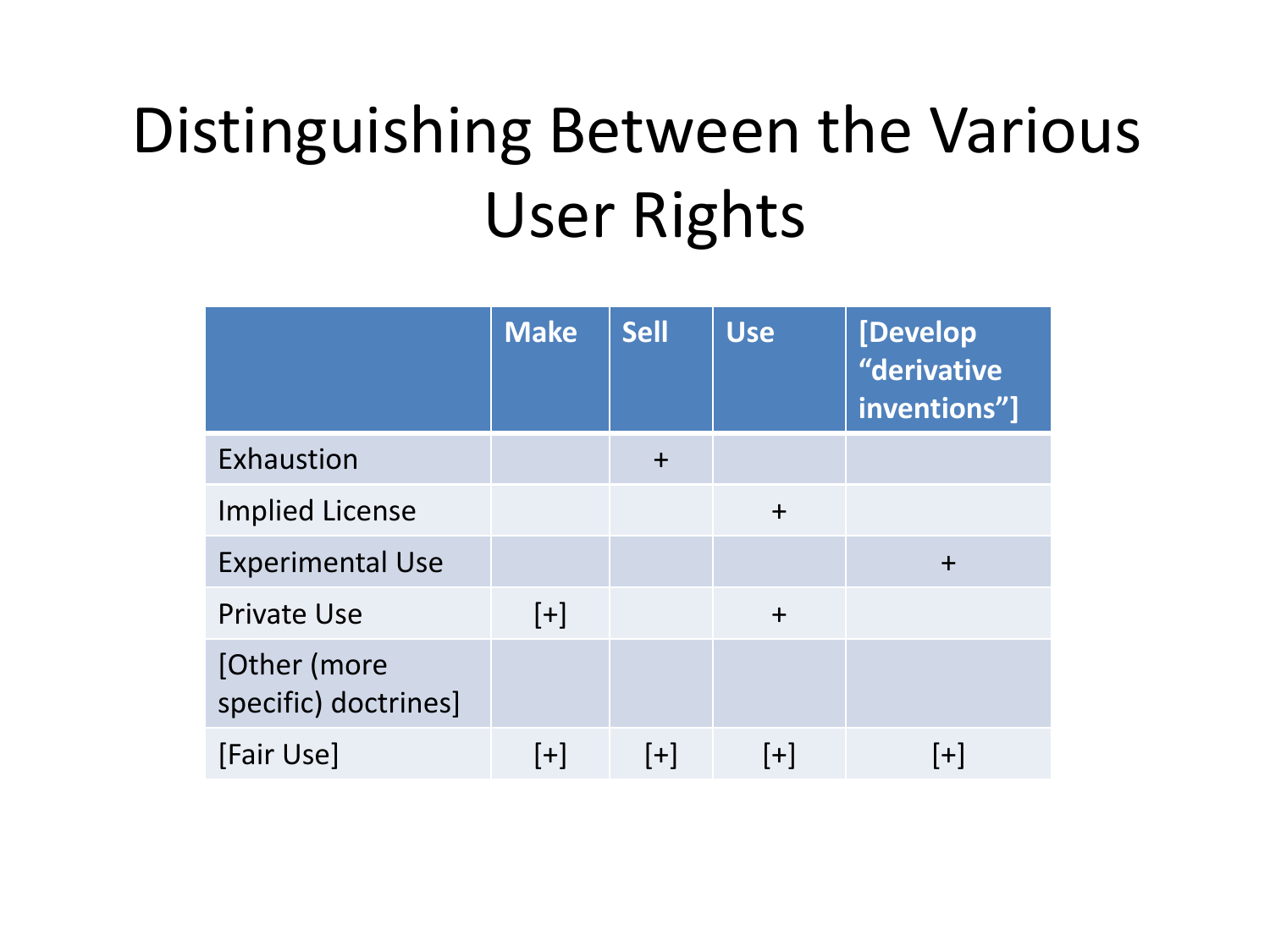## Exhaustion – Right to Sell

|                         | <b>Make</b> | <b>Sell</b> | <b>Use</b> | [Develop "derivative<br>inventions"] |
|-------------------------|-------------|-------------|------------|--------------------------------------|
| Exhaustion              |             |             |            |                                      |
| <b>Implied License</b>  |             |             | $+$        |                                      |
| <b>Experimental Use</b> |             |             |            | $\div$                               |
| <b>Private Use</b>      | $[+]$       |             | $+$        |                                      |
| [Other doctrines]       |             |             |            |                                      |
| [Fair Use]              | $[+]$       | $[+]$       | $[+]$      | $[+]$                                |

**Current law [Quanta]:** "The initial authorized sale of a patented item terminates all rights of the patentee over the article sold".

**Suggestion:** Exhaustion applies only with respect to the right to sell [rationales: preventing patentees from extracting double recoveries & facilitating commerce by removing restrictions on alienation].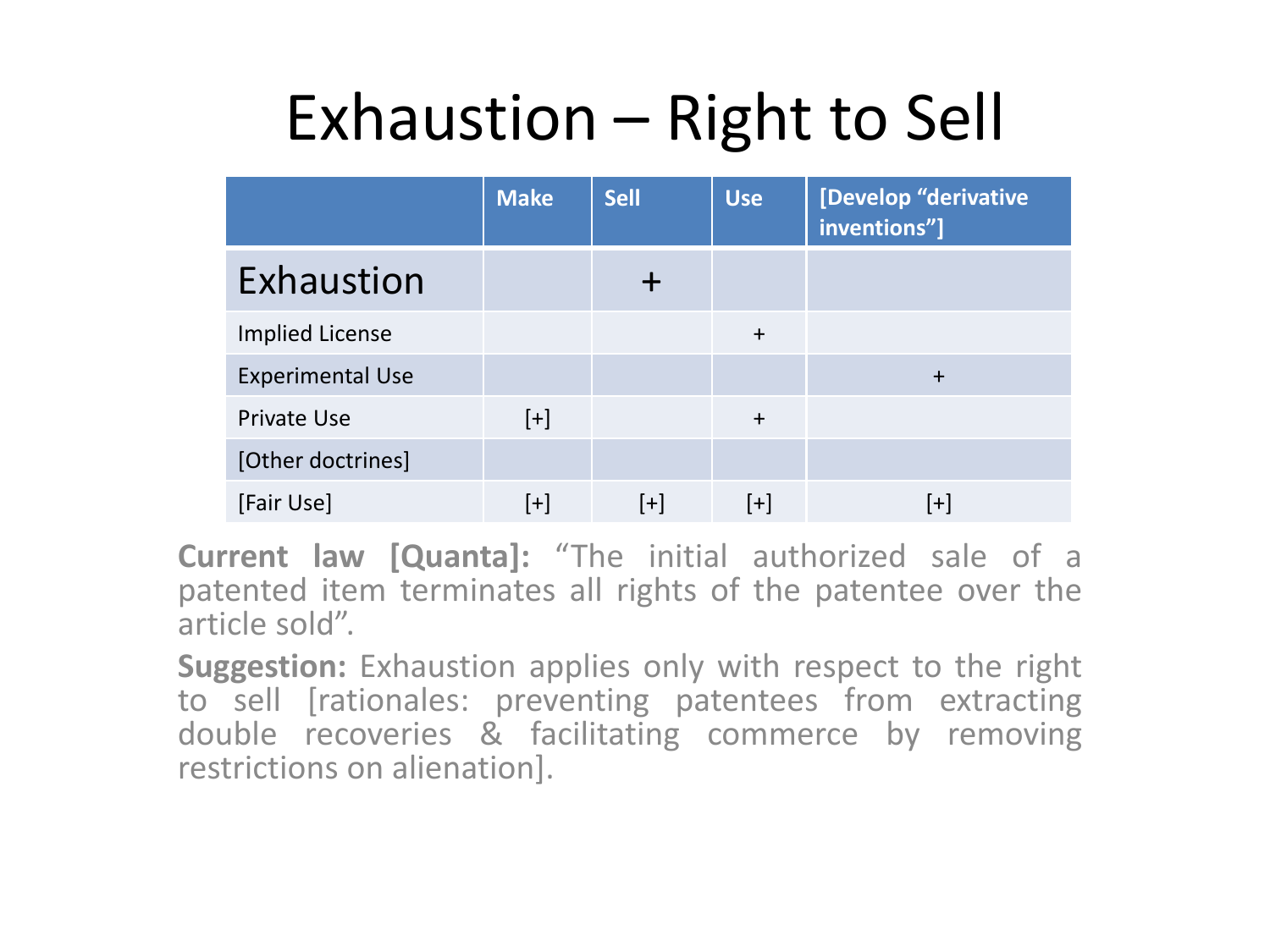#### Implied License – Right to Use

|                         | <b>Make</b> | <b>Sell</b> | <b>Use</b> | [Develop "derivative<br>inventions"] |
|-------------------------|-------------|-------------|------------|--------------------------------------|
| Exhaustion              |             | $+$         |            |                                      |
| <b>Implied License</b>  |             |             |            |                                      |
| <b>Experimental Use</b> |             |             |            | $\div$                               |
| <b>Private Use</b>      | $[+]$       |             | $+$        |                                      |
| [Other doctrines]       |             |             |            |                                      |
| [Fair Use]              | $[+]$       | $[+]$       | $[+]$      | $ + $                                |

Should be treated as a separate exception, ensuring the right of the purchaser of a patented product to **use** it [rationale is the desire to fulfill the expectation of most purchasers to use the things they buy].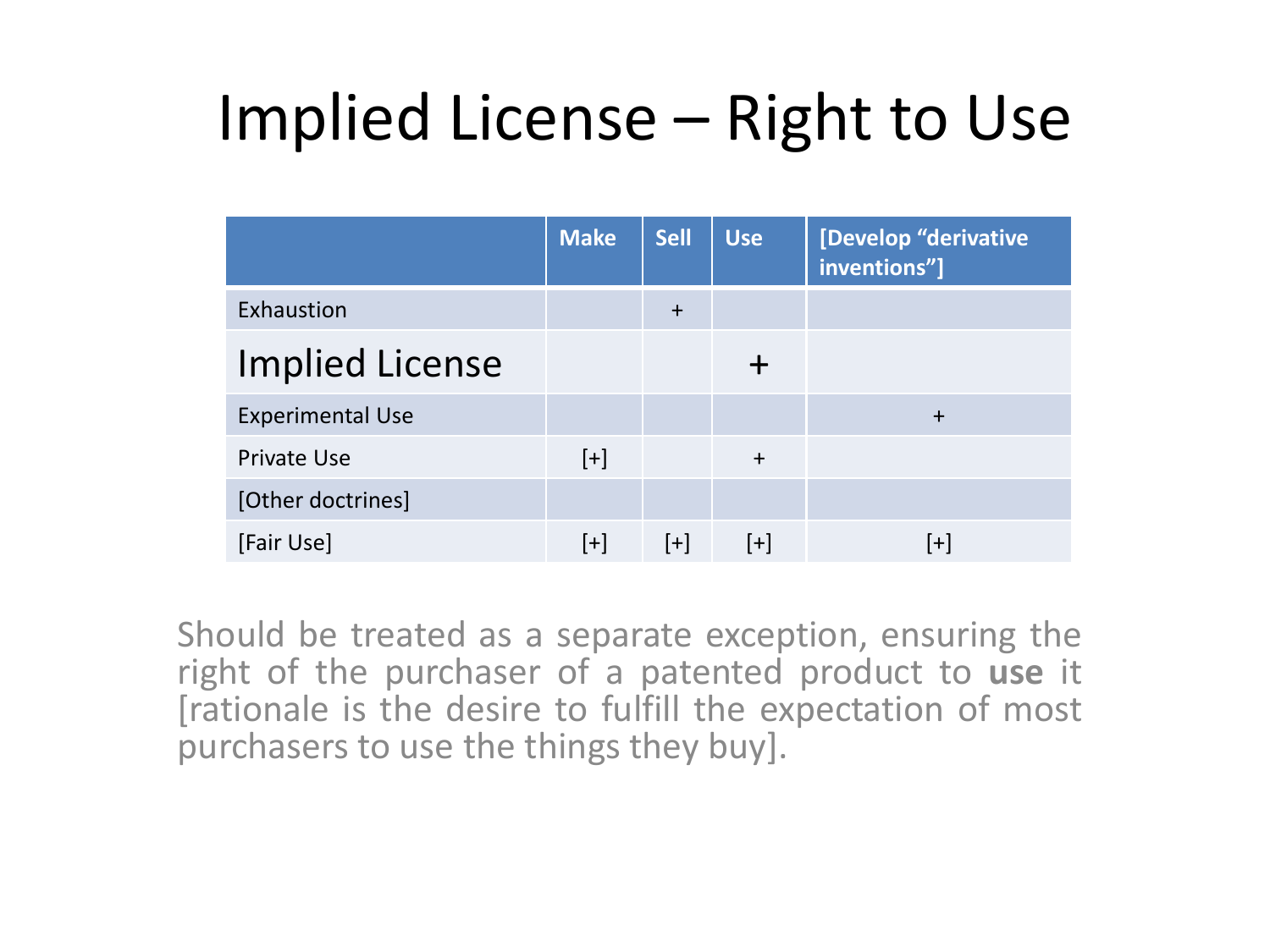## Experimental Use – Derivative Right

|                         | <b>Make</b> | <b>Sell</b> | <b>Use</b> | [Develop "derivative<br>inventions"] |
|-------------------------|-------------|-------------|------------|--------------------------------------|
| Exhaustion              |             | $\ddot{}$   |            |                                      |
| <b>Implied License</b>  |             |             | $\ddot{}$  |                                      |
| <b>Experimental Use</b> |             |             |            |                                      |
| Private Use             | $[+]$       |             | $\ddot{}$  |                                      |
| [Other doctrines]       |             |             |            |                                      |
| [Fair Use]              | $[+]$       | $ + $       | $[+]$      | $ + $                                |

**Why not simply under the right to "use"?**

•The exception should cover only certain uses – the ones related to follow-on R&D.

•An experimental user sometimes need to "make" the invention as part of her experiments.

•Need for a special balancing of the considerations.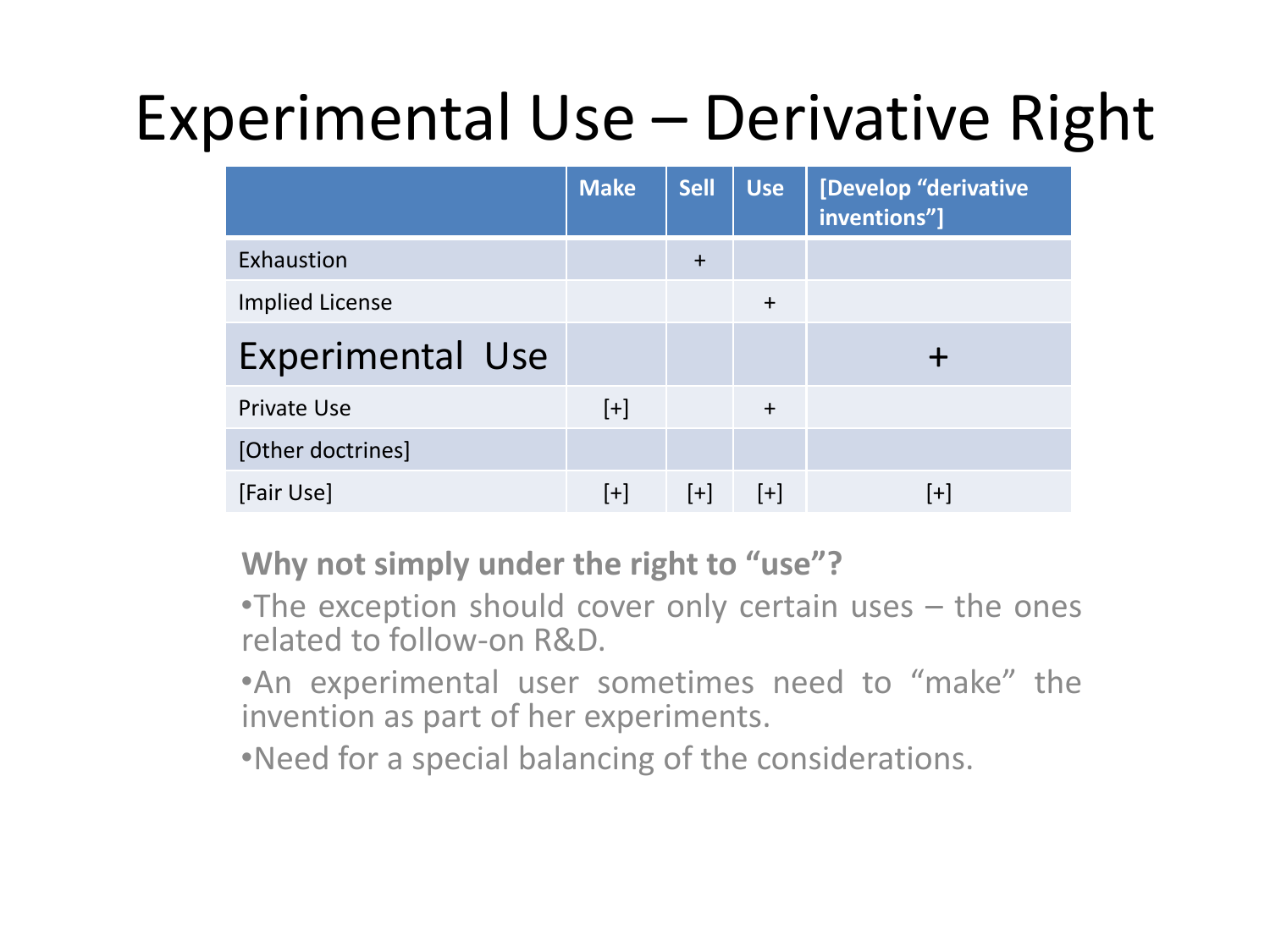## Final Thoughts

|                         | <b>Make</b> | <b>Sell</b>       | <b>Use</b> | [Develop "derivative<br>inventions"] |
|-------------------------|-------------|-------------------|------------|--------------------------------------|
| Exhaustion              |             | $\ddot{}$         |            |                                      |
| <b>Implied License</b>  |             |                   | $\ddot{}$  |                                      |
| <b>Experimental Use</b> |             |                   |            | $+$                                  |
| <b>Private Use</b>      | $[+]$       |                   |            |                                      |
| [Other doctrines]       |             |                   |            |                                      |
| [Fair Use]              |             | $[+]$ $[+]$ $[+]$ |            | $[+]$                                |

•**Private Use** – only "use" or also "make"? •**Fair Use** – general applicability?

•**Potential criticism** – shrinking user rights rather than strengthening them?